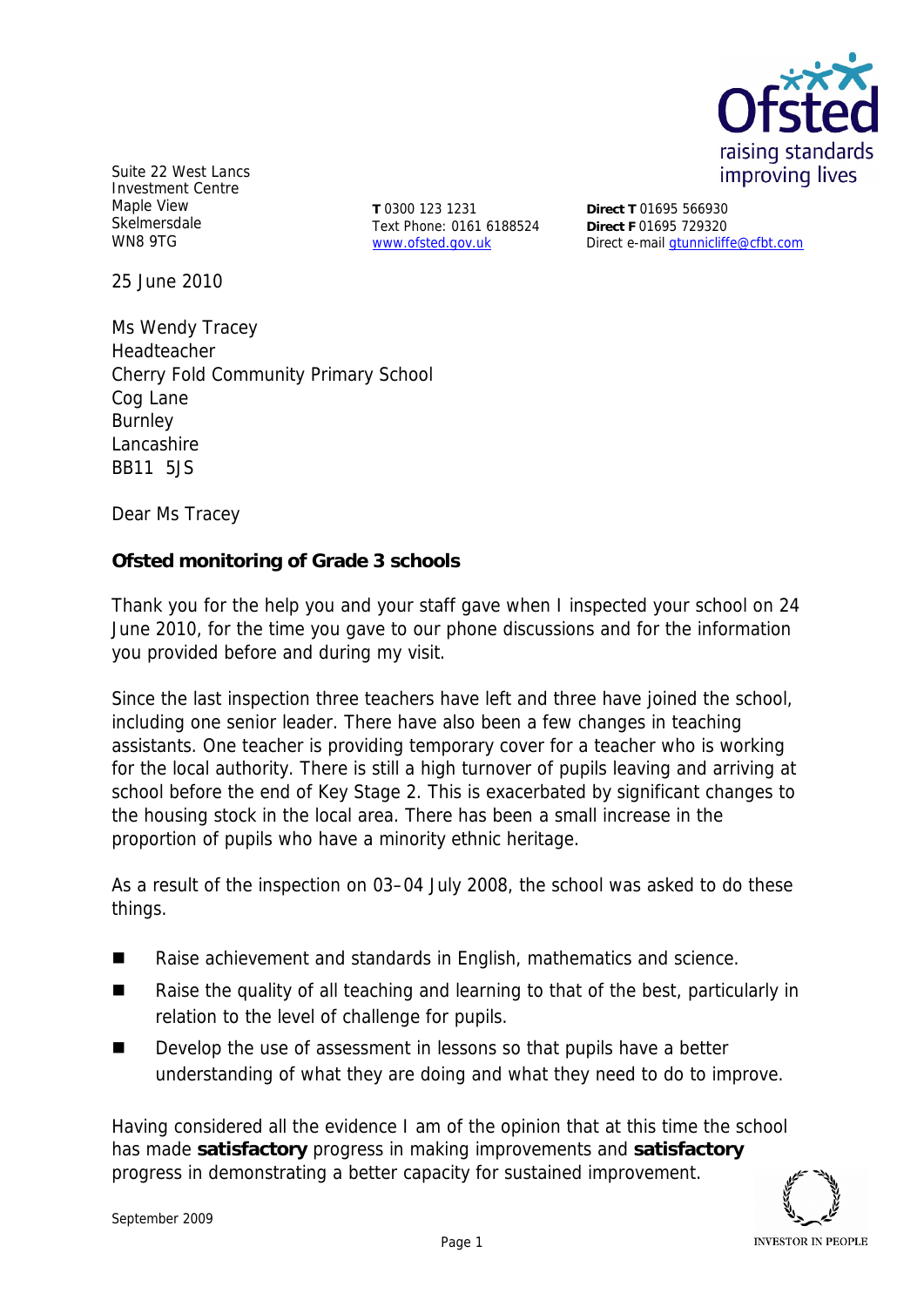

Pupils' attainment has improved slightly since the last inspection. Over the last four years there has been a gradual increase in the standards pupils reach in reading, writing and mathematics and the school's data indicate this trend is continuing. The gap between standards at the school and the national average is closing. In 2009 by the end of Year 6, pupils' attainment rose significantly in mathematics and in science. In English, however, standards continued to decline. There are indications in pupils' work and in the school's assessment information that standards for the current Year 6 are higher and there is a higher proportion of pupils on track to attain the higher Level 5.

Pupils' work and the school's assessment information indicate that a significant proportion of pupils are now making accelerated progress. A greater proportion of pupils are on track to make two levels of progress and to exceed challenging targets. A significant group of pupils in some classes, however, are not making the progress they are capable of. In the six lessons observed during the inspection, pupils' progress and learning was good in two and satisfactory in four. In the satisfactory lessons pupils were sitting passively listening to the teacher and answered a very small number of questions. In the better lessons, pupils were active throughout, answered more questions and the activities were designed to make them think and to explain their reasoning. Teachers made clear to pupils what they expected them to do by the end of the lessons and what they needed to do to improve their work. During the lessons, however, some opportunities were missed to monitor learning in the class and to ensure that all pupils were being challenged. A scrutiny of pupils' work revealed that pupils' progress is being hampered because they are asked to complete very low-level tasks and complete worksheets which hinder their ability to extend their thinking and writing skills. Activities in some lessons and classes are not challenging enough.

Senior leaders have increased the frequency of formal assessment meetings with teachers to check the progress of pupils in the class. They have also provided training to ensure that teachers' assessments of pupils' work are more accurate. Senior leaders have built the school's capacity to improve by involving subject leaders and middle leaders in monitoring and evaluating the work of the school. They use a good range of information to help them evaluate the impact of the school's provision such as lesson observations, discussions with pupils, work scrutiny, observations by representatives from the local authority and an analysis of assessment information. There is scope to focus some of the evaluations more sharply on pupils' learning and progress than on teaching. The raising attainment and improvement plan is satisfactory. There is, however, an over-emphasis on initiatives at the expense of a sharper focus on pupils' learning and the activities they complete in lessons. The local authority has gathered a team of people around the school to help it out of its difficulties. They have had a satisfactory impact on raising the quality of pupils' outcomes. The school remains in a vulnerable position and there is a danger of it falling into a category of concern in the future if senior